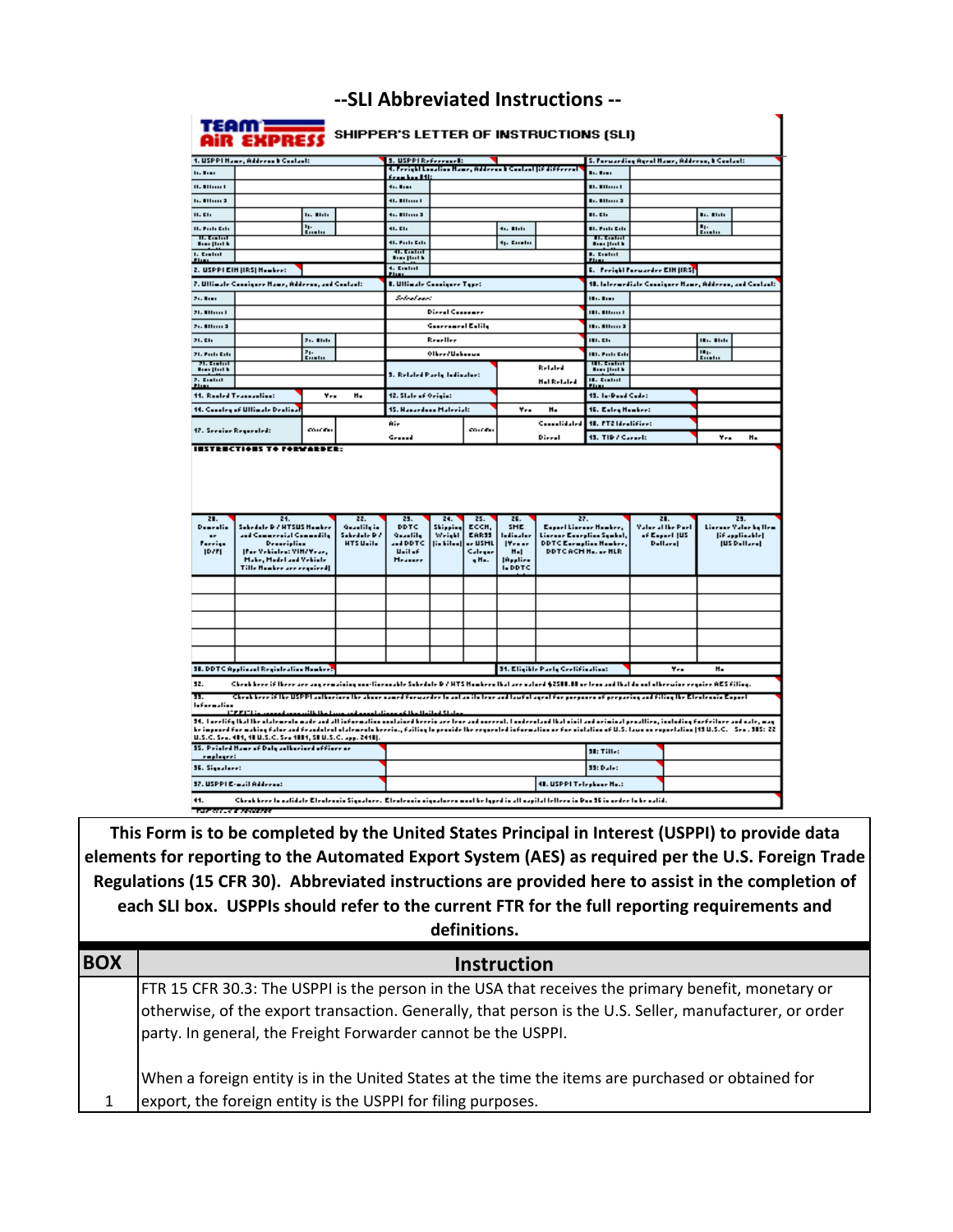| <b>BOX</b>     | <b>Instruction</b>                                                                                         |
|----------------|------------------------------------------------------------------------------------------------------------|
|                | Enter USPPI address and contact information to be used for documentation and/or billing. If this           |
|                | address is also being used for AES reporting, a P.O. Box is not allowed.                                   |
|                |                                                                                                            |
|                | If the cargo begins its journey to the port of export from a different address, please report that address |
| $1a-i$         | in box number 4.                                                                                           |
|                | FTR 15 CFR 30.6(a)(1)(iii): USPPI identification number: The USPPI shall report its own IRS EIN. If the    |
|                | USPPI has only one EIN, report that EIN. If the USPPI has more than one EIN, report the EIN that the       |
|                | USPPI uses to report employee wages and withholdings, and not the EIN that is used to report only          |
|                | company earnings or receipts. If the USPPI does not have an EIN, the USPPI must obtain an EIN for          |
|                | reporting to the AES. Use of another company's or individual's EIN or other identification number is       |
| $\overline{2}$ | prohibited.                                                                                                |
|                | Enter your shipment internal control / reference number - the number that you want the forwarder to        |
| 3              | refer to if they have any questions.                                                                       |
|                | If the USPPI does not own or lease the facility from which the cargo is beginning its journey to the port  |
| 4              | of export, please provide the company name of the facility.                                                |
|                |                                                                                                            |
|                | Enter the address and contact information where the cargo begins its journey to the port of export (if     |
|                | different from the USPPI address in box #2).                                                               |
|                | Per FTR 15 CFR 30.6(a)(1)(ii): In all EEI filings, the USPPI shall report the address or location (no post |
|                | office box number) from which the goods actually begin the journey to the port of export even if the       |
|                | USPPI does not own/lease the facility. For example, the EEI covering goods laden aboard a truck at a       |
|                | warehouse in Georgia for transport to Florida for loading onto a vessel for export to a foreign country    |
|                | shall show the address of the warehouse in Georgia. For shipments with multiple origins, report the        |
|                | address from which the commodity with the greatest value begins its export journey. If such                |
|                | information is not known, report the address in the state where the commodities are consolidated for       |
|                | export.                                                                                                    |
| 4a-i           |                                                                                                            |
|                | FTR 15 CFR 30.6(b)(1) (ii) and (iii): Report the name, address, and contact information of the authorized  |
|                | agent. The authorized agent is that person or entity in the United States that is authorized by the USPPI  |
|                | or the FPPI to prepare and file the EEI or the person or entity, if any, named on the export license. (See |
|                | § 30.3 for details on the specific reporting responsibilities of authorized agents and Subpart B of this   |
|                | part for export control licensing requirements for authorized agents.)                                     |
| 5              |                                                                                                            |
|                |                                                                                                            |
|                | Freight Forwarder identification number: The Freight Forwarder shall report its own IRS EIN. If the        |
|                | Freight Forwarder has only one EIN, report that EIN. If the Freight Forwarder has more than one EIN,       |
|                | report the EIN that the Freight Forwarder uses to report employee wages and withholdings, and not the      |
|                | EIN that is used to report only company earnings or receipts. If the Freight Forwarder does not have an    |
|                | EIN, the Freight Forwarder must obtain an EIN for reporting to the AES. Use of another company's or        |
|                | individual's EIN or other identification number is prohibited.                                             |
| 6              |                                                                                                            |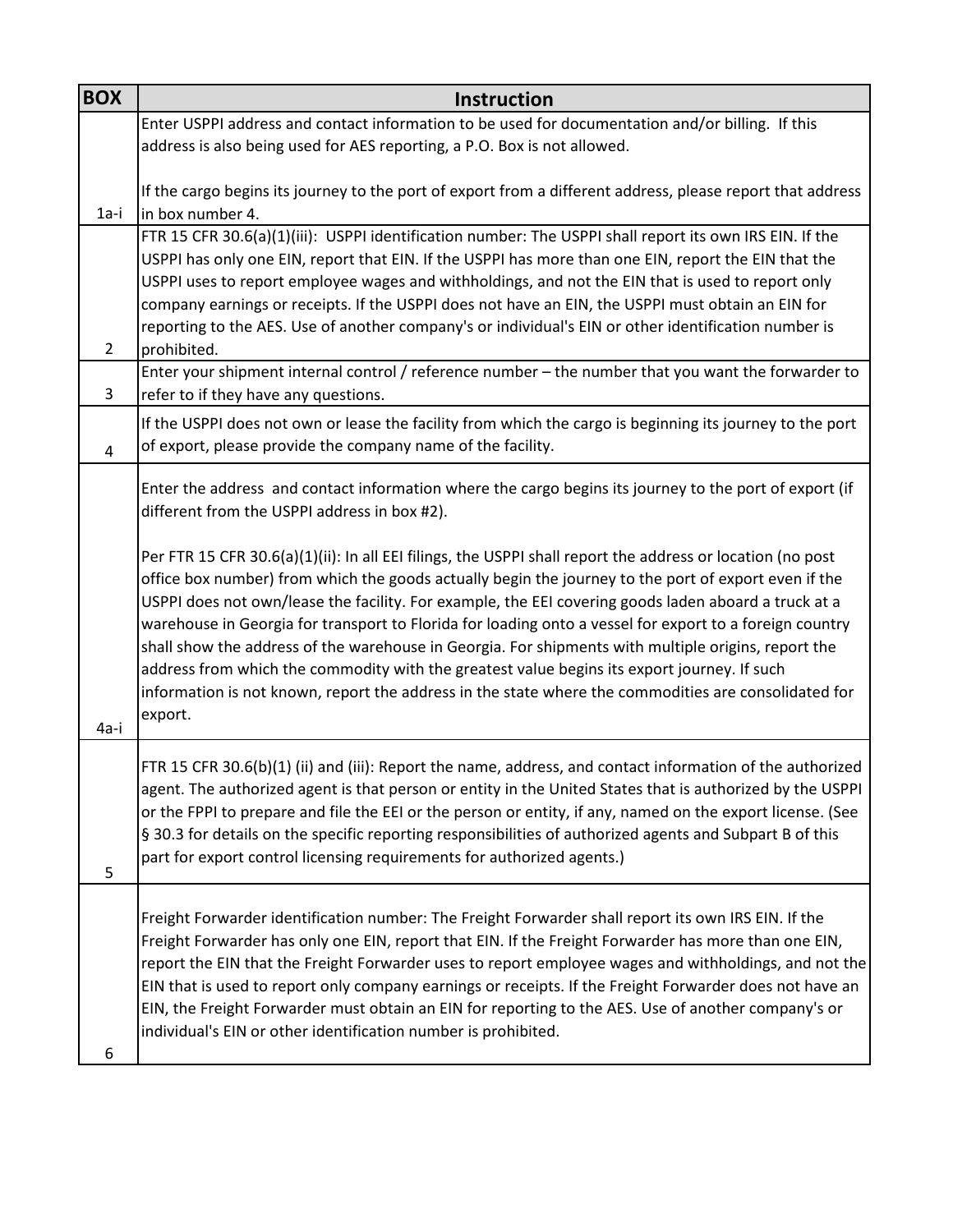| <b>BOX</b>     | <b>Instruction</b>                                                                                                                                                                                                                                                                                                                                                                                                                                                                                                                               |
|----------------|--------------------------------------------------------------------------------------------------------------------------------------------------------------------------------------------------------------------------------------------------------------------------------------------------------------------------------------------------------------------------------------------------------------------------------------------------------------------------------------------------------------------------------------------------|
|                | FTR 15 CFR 30.6(a)(3): The ultimate consignee is the person, party, or designee that is located abroad<br>and actually receives the export shipment. The ultimate consignee as known at the time of export shall<br>be reported. For shipments requiring an export license, the ultimate consignee shall be the person so<br>designated on the export license or authorized to be the ultimate consignee under the applicable<br>license exemption in conformance with the EAR or ITAR, as applicable.                                           |
| $\overline{7}$ | For items subject to licensing under the ITAR, enter the name and address of the Foreign End User.                                                                                                                                                                                                                                                                                                                                                                                                                                               |
| 8              | FTR 15 CFR 30.6(a)(28) - Provide the business function of the ultimate consignee that most often<br>applies. If more than one type applies to the ultimate consignee, report the type that applies most<br>often.                                                                                                                                                                                                                                                                                                                                |
| 8a             | FTR 30.6(a)(28) - Direct Consumer - a non-government institution, enterprise, or company that will<br>consume or use the exported good as a consumable, for its own internal processes, as an input to the<br>production of another good or as machinery or equipment that is part of a manufacturing process or a<br>provision of services and will not resell or distribute the good.                                                                                                                                                          |
| 8b             | FTR 30.6(a)(28) - Government Entity - A government-owned or government-controlled agency,<br>institution, enterprise or company.                                                                                                                                                                                                                                                                                                                                                                                                                 |
| 8c             | FTR 30.6(a)(28) - Reseller - A non-government reseller, retailer, wholesaler, distributor, distribution<br>center or trading company.                                                                                                                                                                                                                                                                                                                                                                                                            |
| 8d             | FTR 30.6(a)(28) - Other/Unknown - An entity that is not a Direct Consumer, Government Entity or<br>Reseller, as defined above, or whose ultimate consignee type is not known at the time of export.                                                                                                                                                                                                                                                                                                                                              |
| 9              | Check "Related" if you as the USPPI or the ultimate consignee owns directly or indirectly 10 percent or<br>more of the other party as stated in FTR 15 CFR 30.6(a)(10).<br>Otherwise check "Non-Related".                                                                                                                                                                                                                                                                                                                                        |
| 10             | FTR 15 CFR 30.6(b)(2): The name, address, and contact information of the intermediate consignee (if<br>any) shall be reported. The intermediate consignee acts in a foreign country as an agent for the<br>principal party in interest or the ultimate consignee for the purpose of effecting delivery of the export<br>shipment to the ultimate consignee. The intermediate consignee is the person named as such on the<br>export license or authorized to act as such under the applicable general license and in conformity with<br>the EAR. |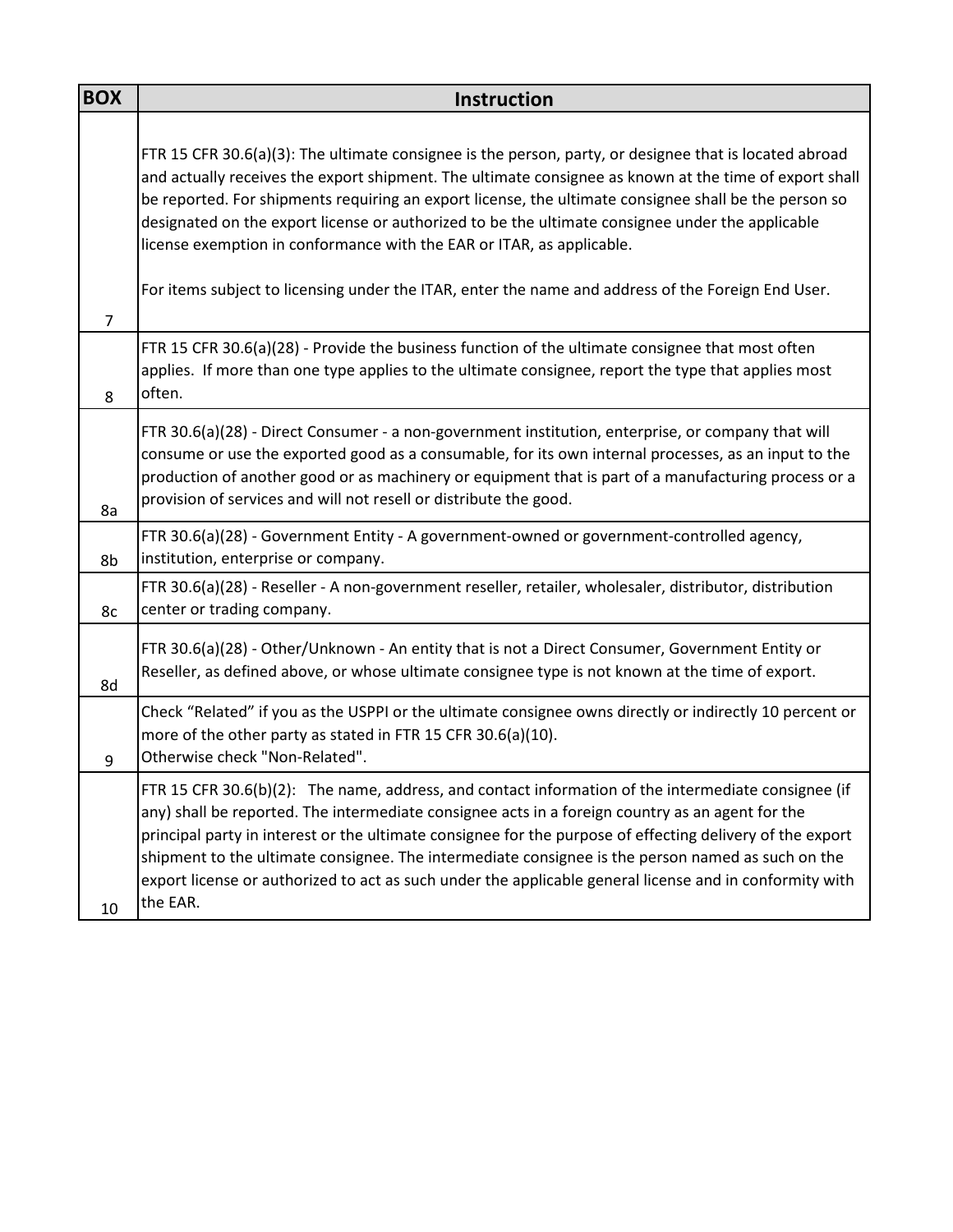| <b>BOX</b> | Instruction                                                                                                                                                                                                                                                                                                                                                                                                                                                                                                                                                                                                                                                                                                                                                 |
|------------|-------------------------------------------------------------------------------------------------------------------------------------------------------------------------------------------------------------------------------------------------------------------------------------------------------------------------------------------------------------------------------------------------------------------------------------------------------------------------------------------------------------------------------------------------------------------------------------------------------------------------------------------------------------------------------------------------------------------------------------------------------------|
|            | Check "No" if the USPPI or their forwarder is controlling the movement of the cargo out of the U.S.<br>Check "Yes" if the foreign buyer's forwarder is controlling the movement of the cargo out of the U.S.                                                                                                                                                                                                                                                                                                                                                                                                                                                                                                                                                |
|            | FTR 15 CFR 30.6(a)(24) The routed export transaction indicator: An indicator that identifies that the<br>shipment is a routed export transaction as defined in § 30.3.                                                                                                                                                                                                                                                                                                                                                                                                                                                                                                                                                                                      |
| 11         | FTR 15 CFR 30.3(e) : The Census Bureau recognizes "routed export transactions" as a subset of export<br>transactions. A routed export transaction is a transaction in which the FPPI authorizes a U.S. agent to<br>facilitate the export of items from the United States and to prepare and file EEI. See also the Export<br>Administration Regulations (EAR) 15 CFR 758.3(b).                                                                                                                                                                                                                                                                                                                                                                              |
| 12         | FTR 15 CFR 30.6(a)(4): The U.S. state of origin is the 2-character postal code for the state in which the<br>goods begin their journey to the port of export. For example, a shipment covering goods laden aboard a<br>truck at a warehouse in Georgia for transport to Florida for loading onto a vessel for export to a foreign<br>country shall show Georgia as the state of origin. The U.S. state of origin may be different from the U.S.<br>state where the goods were produced, mined, or grown. For shipments of multi-state origin, reported<br>as a single shipment, report the U.S. state of the commodity with the greatest value. If such information<br>is not known, report the state in which the commodities are consolidated for export. |
|            | Per 15 CFR 30.6(a)(22): The code indicating whether [or not] the shipment is being transported under<br>bond.                                                                                                                                                                                                                                                                                                                                                                                                                                                                                                                                                                                                                                               |
|            | One of the following in-bond numbers will be reported. If your cargo is moving in bond, advise the type<br>here.                                                                                                                                                                                                                                                                                                                                                                                                                                                                                                                                                                                                                                            |
|            | $70 = not in bond;$                                                                                                                                                                                                                                                                                                                                                                                                                                                                                                                                                                                                                                                                                                                                         |
|            | or select one of the following "in-bond" codes:<br>36 = warehouse withdrawal for immediate export ("IE");<br>37 = warehouse withdrawal for transportation and exportation ("T&E");<br>67 = IE from a Foreign Trade Zone (FTZ); Please also provide FTZ identifier in box #18.<br>68 = T&E from a Foreign Trade Zone (FTZ). Please also provide the FTZ Identifier in box #18.                                                                                                                                                                                                                                                                                                                                                                               |
| 13         | Note: The Entry Number (Box 17) is required for "in bonds".                                                                                                                                                                                                                                                                                                                                                                                                                                                                                                                                                                                                                                                                                                 |
| 14         | FTR 15 CFR 30.6(a)(5): The country of ultimate destination is the country in which goods are to be<br>consumed, further processed, stored, or manufactured, as known to the USPPI at the time of export. In<br>the case of a Department of State license, the country of ultimate destination is the country specified<br>with respect to the end user.                                                                                                                                                                                                                                                                                                                                                                                                     |
| 15         | Select Yes or No. FTR 15 CFR 30.6(a)(21): The hazardous material indicator identifies whether the<br>shipment is hazardous as defined by the Department of Transportation.                                                                                                                                                                                                                                                                                                                                                                                                                                                                                                                                                                                  |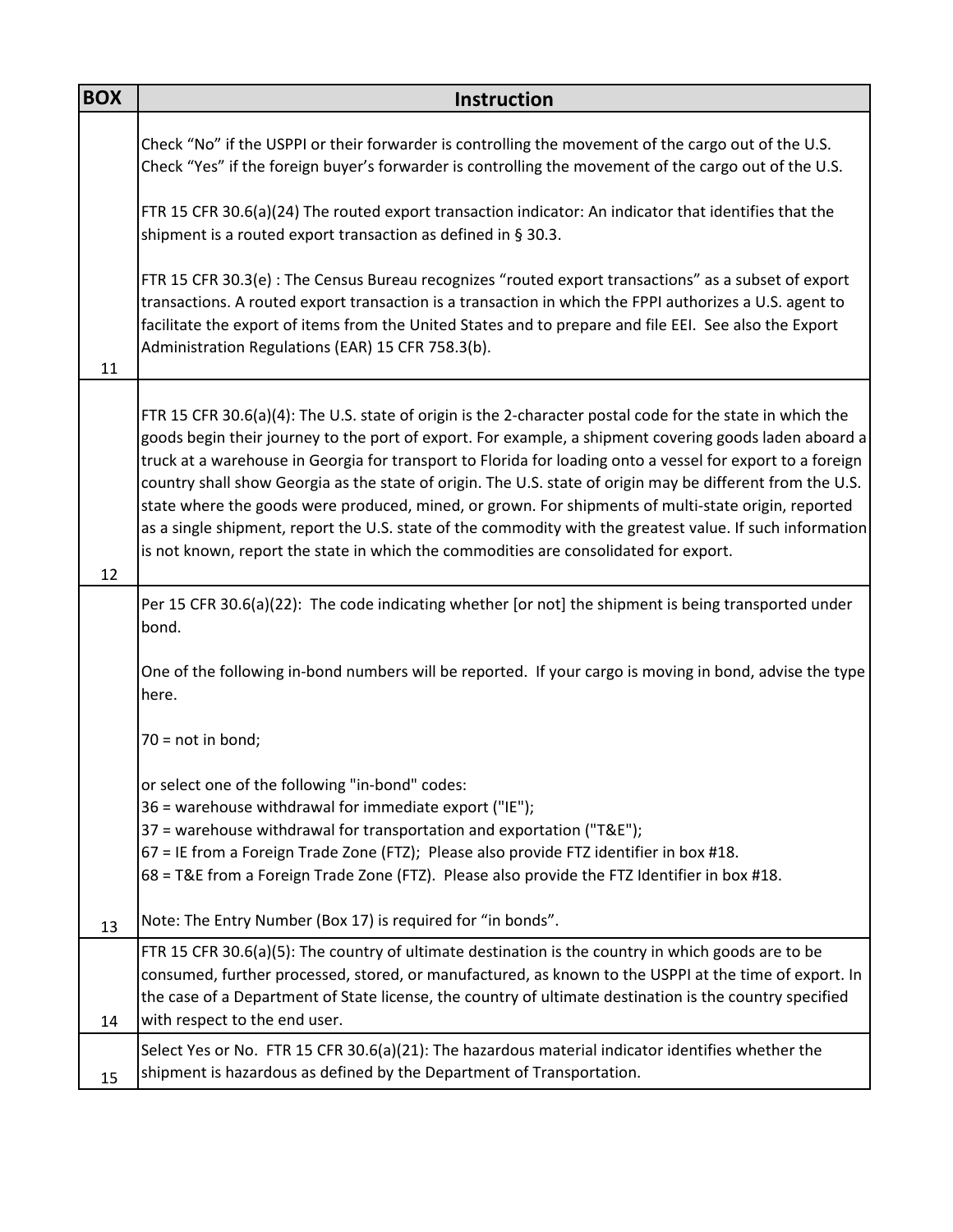| <b>BOX</b> | <b>Instruction</b>                                                                                                                                                                                                                                                                                                                                                                                                                                                                                                                                                                                                                                                                                                                                                    |
|------------|-----------------------------------------------------------------------------------------------------------------------------------------------------------------------------------------------------------------------------------------------------------------------------------------------------------------------------------------------------------------------------------------------------------------------------------------------------------------------------------------------------------------------------------------------------------------------------------------------------------------------------------------------------------------------------------------------------------------------------------------------------------------------|
| 16         | FTR 15 CFR 30.6(b)(13): The entry number must be reported for goods that are entered in lieu of being<br>transported under bond for which the importer of record is a foreign entity or, for re-exports of goods<br>withdrawn from a FTZ for which a NAFTA deferred duty claim (entry type 08) could have been made,<br>but that the importer elected to enter for consumption under CBP entry type 06. For goods imported<br>into the United States for export to a third country of ultimate destination, where the importer of<br>record on the entry is a foreign entity, the USPPI will be the authorized agent designated by the foreign<br>importer for service of process. The USPPI, in this circumstance, is required to report the import entry<br>number. |
| 17         | Select the service requested and whether Consolidated or Direct.                                                                                                                                                                                                                                                                                                                                                                                                                                                                                                                                                                                                                                                                                                      |
|            | Per FTR 15 CFR 30.6(b)(3): If goods are removed from the FTZ and not entered for consumption, report<br>the [7 Character] FTZ identifier. This is the unique identifier assigned by the Foreign Trade Zone Board<br>that identifies the FTZ, subzone or site from which goods are withdrawn for export.<br>• First 3 positions: General Purpose Zone (3 numeric)<br>• Next 2 positions: Sub-Zone (2 alpha numeric)<br>• Last 2 positions: Site (2 alpha numeric)<br>If the General purpose zone only has two digits, precede it with a zero.<br>If there is no sub-zone or site, use zeros.<br>If the Sub-Zone or Site is only one letter or number, precede it with a zero.                                                                                          |
| 18         | (Example: If the general purpose zone = 9, subzone = A and site = 5, you should report 0090A05 as the<br>FTZ identifier.)                                                                                                                                                                                                                                                                                                                                                                                                                                                                                                                                                                                                                                             |
|            | Check Yes or No.                                                                                                                                                                                                                                                                                                                                                                                                                                                                                                                                                                                                                                                                                                                                                      |
| 19         | Note: The reporting exemptions for temporary export and imports (including Carnets) formerly allowed<br>under 15 CFR 30.37(q) and(r) have been removed as of 4/5/14. Filing is required for transactions over<br>\$2500.00 by Schedule B / HTS and for licensed transactions.                                                                                                                                                                                                                                                                                                                                                                                                                                                                                         |
|            | Instructions To Forwarder: Customize this section to include your company specific requirements, such<br>as Prepaid/Collect, Air/Ocean, Insurance, etc.                                                                                                                                                                                                                                                                                                                                                                                                                                                                                                                                                                                                               |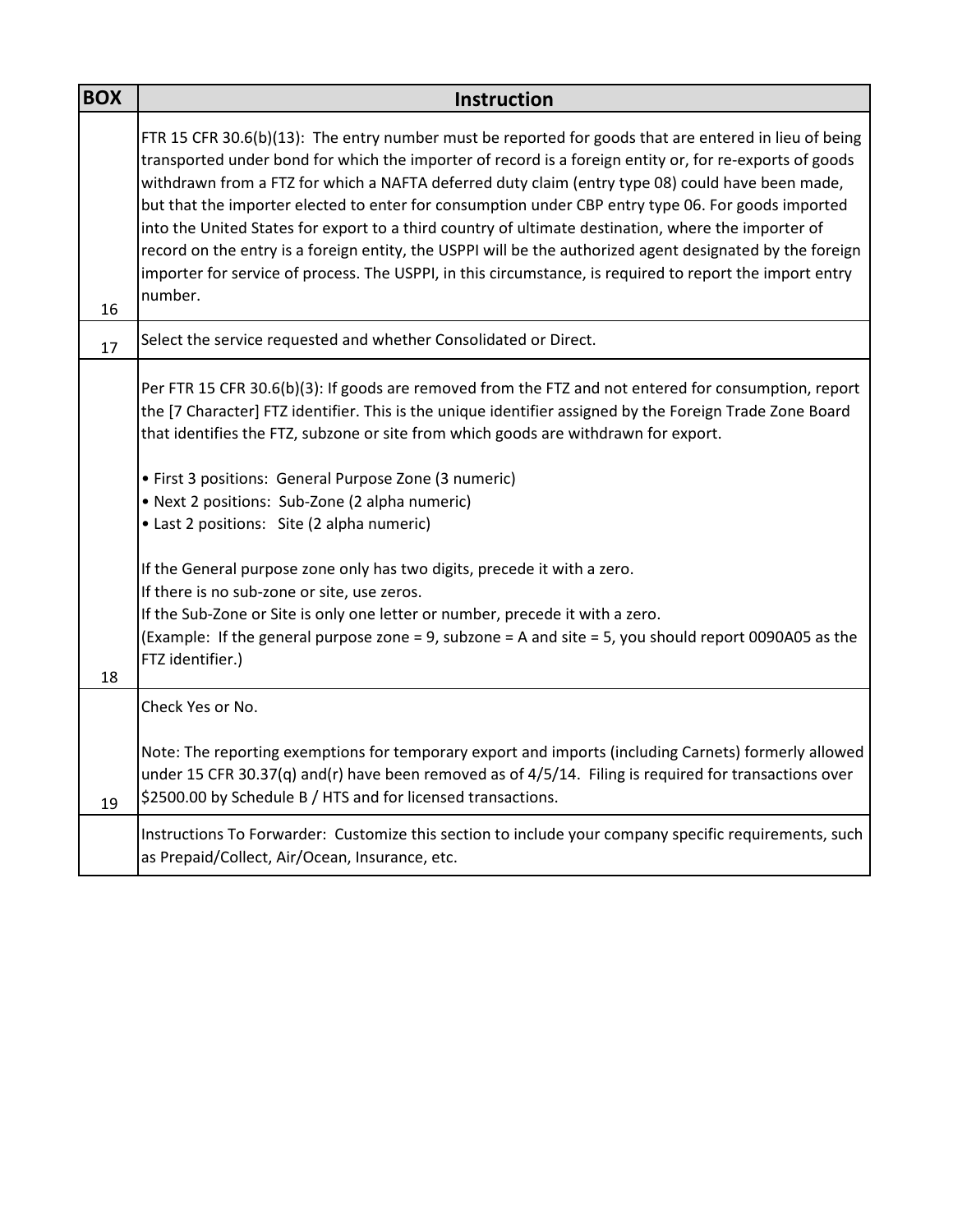| <b>BOX</b> | <b>Instruction</b>                                                                                                                                                                                                                                                                                                                                                                                                                                                                                                                                                                                                                                                                                                                                                                                                                                                                                                                                    |
|------------|-------------------------------------------------------------------------------------------------------------------------------------------------------------------------------------------------------------------------------------------------------------------------------------------------------------------------------------------------------------------------------------------------------------------------------------------------------------------------------------------------------------------------------------------------------------------------------------------------------------------------------------------------------------------------------------------------------------------------------------------------------------------------------------------------------------------------------------------------------------------------------------------------------------------------------------------------------|
|            | FTR 15 CFR 30.6(a)(11): The domestic or foreign indicator indicates if the goods exported are of<br>domestic or foreign origin. Report foreign goods separately from goods of domestic production even if<br>the commodity classification number is the same.                                                                                                                                                                                                                                                                                                                                                                                                                                                                                                                                                                                                                                                                                         |
|            | (i) Domestic. Exports of domestic goods include: Those commodities that are grown, produced, or<br>manufactured (including commodities incorporating foreign components) in the United States,<br>including goods exported from U.S. FTZs, Puerto Rico, or the U.S. Virgin Islands; and those articles of<br>foreign origin that have been enhanced in value or changed from the form in which they were originally<br>imported by further manufacture or processing in the United States, including goods exported from U.S.<br>FTZs, Puerto Rico, or the U.S. Virgin Islands.                                                                                                                                                                                                                                                                                                                                                                       |
| 20         | (ii) Foreign. Exports of foreign goods include those commodities that are grown, produced, or<br>manufactured in foreign countries that entered the United States including goods admitted to U.S. FTZs<br>as imports and that, at the time of exportation, have undergone no change in form or condition or<br>enhancement in value by further manufacture in the United States, in U.S. FTZs, in Puerto Rico, or in the<br>U.S. Virgin Islands                                                                                                                                                                                                                                                                                                                                                                                                                                                                                                      |
|            | Enter all of the 10 digit Schedule B or HTSUSA numbers that apply to your shipment here.                                                                                                                                                                                                                                                                                                                                                                                                                                                                                                                                                                                                                                                                                                                                                                                                                                                              |
|            | Schedule B: FTR 15 CFR 30.1(c): The Statistical Classification of Domestic and Foreign Commodities<br>exported from the United States. The Schedule B classification numbers are administered by the U.S.<br>Census Bureau. To find a Schedule B number, please refer to the Schedule B Search Engine found at<br>http://www.census.gov/foreign-trade/schedules/b/index.html. If additional assistance is needed,<br>please call the Commodity Analysis Branch, Foreign Trade Division, Census Bureau on (800) 549-0595,<br>option 2.                                                                                                                                                                                                                                                                                                                                                                                                                 |
|            | Commercial Commodity Description: You should not copy the Schedule B description into this field.<br>Per FTR 15 CFR 30.6(a)(13). Report the description of the goods shipped in English in sufficient detail to<br>permit verification of the Schedule B or HTSUSA number. Clearly and fully state the name of the<br>commodity in terms that can be identified or associated with the language used in Schedule B or<br>HTSUSA (usually the commercial name of the commodity), and any and all characteristics of the<br>commodity that distinguish it from commodities of the same name covered by other Schedule B or<br>HTSUSA classifications. If the shipment requires a license, the description reported in the EEI shall<br>conform to that shown on the license. If the shipment qualifies for a license exemption, the description<br>shall be sufficient to ensure compliance with that license exemption. However, where the description |
| 21         | on the license does not state all of the characteristics of the commodity that are needed to completely                                                                                                                                                                                                                                                                                                                                                                                                                                                                                                                                                                                                                                                                                                                                                                                                                                               |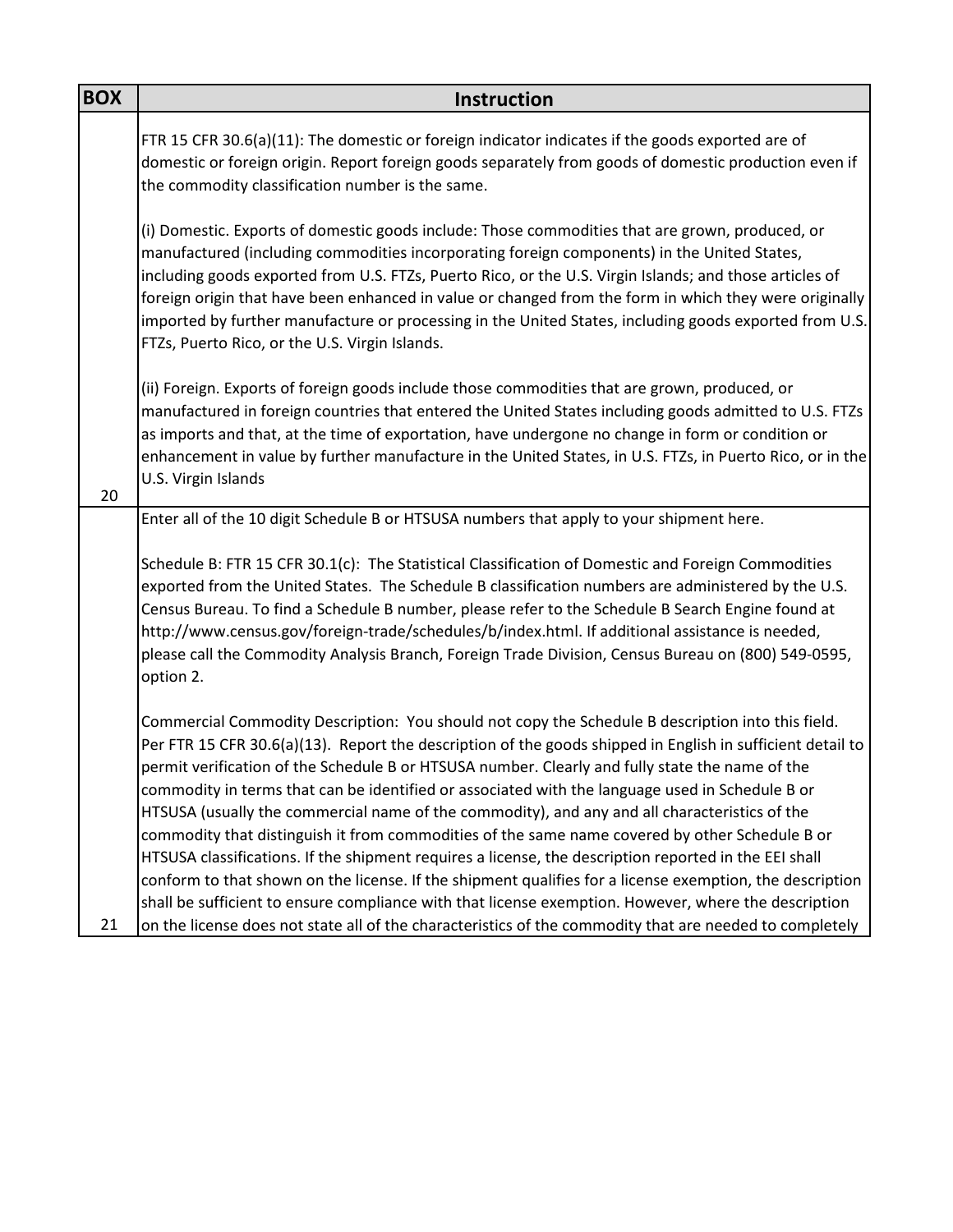| <b>BOX</b> | <b>Instruction</b>                                                                                                                                                                                                                                                                                                                                                                                                                                                                                                                                                                                                                                                                                                                                                                                                                                                                                                                                                                                                                                                                                                                                                                                                                     |
|------------|----------------------------------------------------------------------------------------------------------------------------------------------------------------------------------------------------------------------------------------------------------------------------------------------------------------------------------------------------------------------------------------------------------------------------------------------------------------------------------------------------------------------------------------------------------------------------------------------------------------------------------------------------------------------------------------------------------------------------------------------------------------------------------------------------------------------------------------------------------------------------------------------------------------------------------------------------------------------------------------------------------------------------------------------------------------------------------------------------------------------------------------------------------------------------------------------------------------------------------------|
|            | FTR 15 CFR 30.6(a)(15) Primary quantity: The quantity is the total number of units that correspond to<br>the first unit of measure specified in the Schedule B or HTSUSA. Where the unit of measure is in terms<br>of weight (grams, kilograms, metric tons, etc.), the quantity reflects the net weight, not including the<br>weight of barrels, boxes, or other bulky coverings, and not including salt or pickle in the case of salted<br>or pickled fish or meats. For a few commodities where "content grams" or "content kilograms" or some<br>similar weight unit is specified in Schedule B or HTSUSA, the quantity may be less than the net weight.<br>The quantity is reported as a whole unit only, without commas or decimals. If the quantity contains a<br>fraction of a whole unit, round fractions of one-half unit or more up and fractions of less than one-half<br>unit down to the nearest whole unit. (For example, where the unit for a given commodity is in terms of<br>"tons," a net quantity of 8.4 tons would be reported as 8 for the quantity. If the quantity is less than<br>one unit, the quantity is 1.) Note: Some Schedule B / HTS numbers have a secondary quantity that<br>must also be reported. |
| 22         |                                                                                                                                                                                                                                                                                                                                                                                                                                                                                                                                                                                                                                                                                                                                                                                                                                                                                                                                                                                                                                                                                                                                                                                                                                        |
|            | FTR 15 CFR 30.6(b)(15): (v) -DDTC Unit of Measure (UOM). This unit of measure is the UOM covering<br>the article being shipped as described on the export authorization (license) or declared under an ITAR<br>exemption.                                                                                                                                                                                                                                                                                                                                                                                                                                                                                                                                                                                                                                                                                                                                                                                                                                                                                                                                                                                                              |
| 23         | (vi)- DDTC quantity. This quantity is for the article being shipped. The quantity is the total number of<br>units that corresponds to the DDTC UOM code.                                                                                                                                                                                                                                                                                                                                                                                                                                                                                                                                                                                                                                                                                                                                                                                                                                                                                                                                                                                                                                                                               |
|            | FTR 15 CFR 30.6(a)(16): The shipping weight is the weight in kilograms, which includes the weight of<br>the commodity, as well as the weight of normal packaging, such as boxes, crates, barrels, etc. The<br>shipping weight is required for exports by air, vessel, rail, and truck, and required for exports of<br>household goods transported by all methods. For containerized cargo in lift vans, cargo vans, or similar<br>substantial outer containers, the weight of such containers is not included in the shipping weight. If the<br>shipping weight is not available for each Schedule B or HTSUSA item included in one or more<br>containers, the approximate shipping weight for each item is estimated and reported. The total of these<br>estimated weights equals the actual shipping weight of the entire container or containers.                                                                                                                                                                                                                                                                                                                                                                                   |
| 24         |                                                                                                                                                                                                                                                                                                                                                                                                                                                                                                                                                                                                                                                                                                                                                                                                                                                                                                                                                                                                                                                                                                                                                                                                                                        |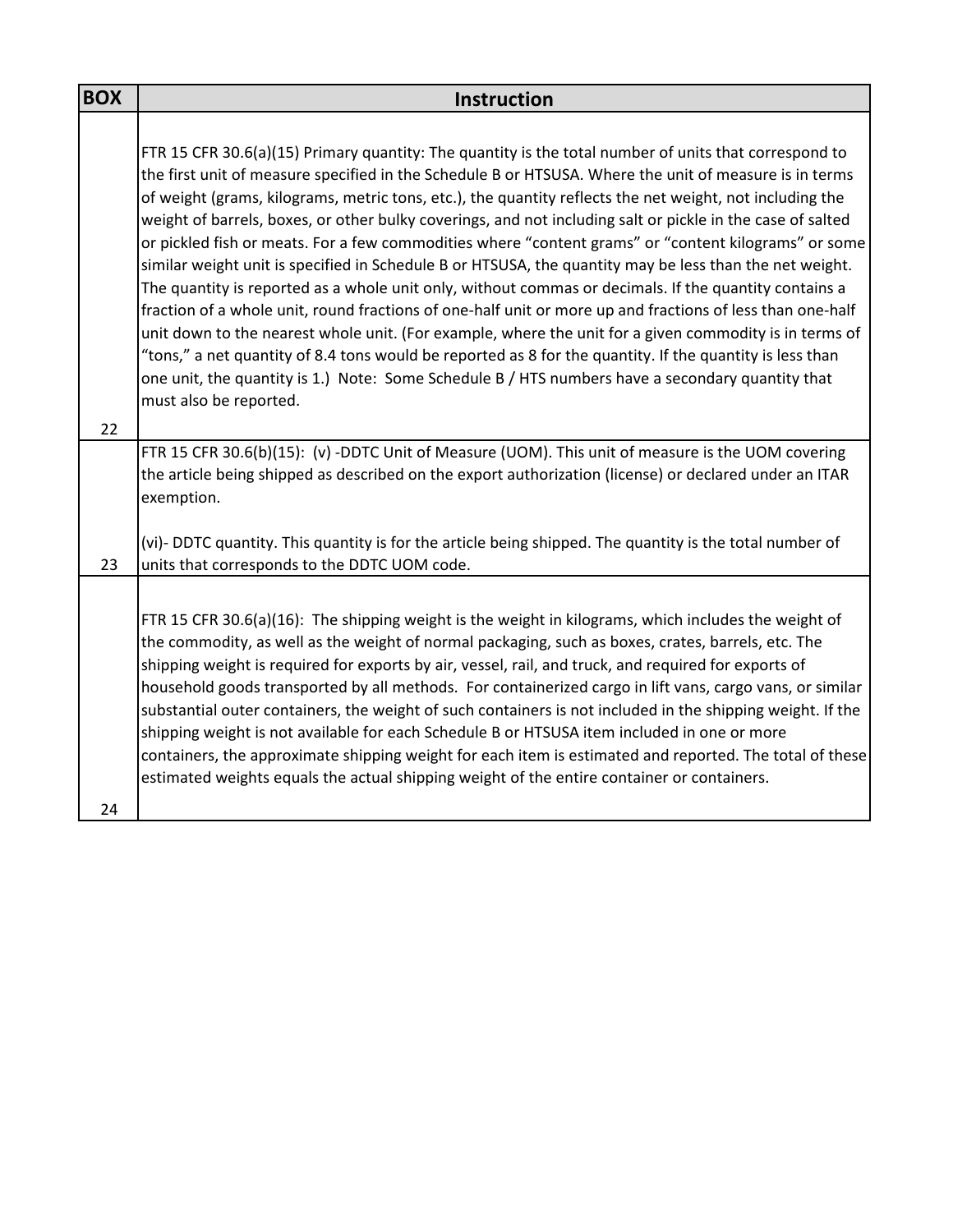| <b>BOX</b> | <b>Instruction</b>                                                                                                                                                                                                                                                                                                                                                                                                                                                                              |
|------------|-------------------------------------------------------------------------------------------------------------------------------------------------------------------------------------------------------------------------------------------------------------------------------------------------------------------------------------------------------------------------------------------------------------------------------------------------------------------------------------------------|
|            |                                                                                                                                                                                                                                                                                                                                                                                                                                                                                                 |
|            | Report the 5-character ECCN, EAR99 if your product is not on the Commerce Control List (CCL), or for<br>products controlled under the International Traffic in Arms Regulations (ITAR), report the 2-digit U.S.<br>Munitions List 2 category code.                                                                                                                                                                                                                                              |
|            | ECCN: FTR 15 CFR 30.6(b)(6) Export Control Classification Number (ECCN): The number used to identify<br>items on the Commerce Control List (CCL), (15 CFR) Supplement No. 1 to Part 774 of the EAR. The ECCN<br>consists of a set of digits and a letter.                                                                                                                                                                                                                                       |
|            | The CCL is also accessible on line at http://www.bis.doc.gov/index.php/regulations/export-<br>administration-regulations-ear Guidance on how to use the CCL and determine your ECCN is provided<br>by the Bureau of Industry and Security's (BIS) Office of Exporter Services in Washington, DC<br>Headquarters at (202) 482-4811 and in their Western Regional Offices in California on (949) 660-0144<br>or (408) 998-8806.                                                                   |
|            | EAR99: Items that are not classified under an ECCN and that are not controlled by the Department of<br>State are designated "EAR99". EAR99 items generally consist of low-technology consumer goods and do<br>not require a license in many situations. However, if your proposed export of an EAR99 item is to an<br>embargoed country, to an end-user of concern or in support of a prohibited end-use, you may be<br>required to obtain a license if it is not subject to a General License. |
| 25         | USML Category Number: As noted in FTR 15 CFR 30.6(b)(14)(iv), for items controlled by the Department<br>of State, report the DDTC U.S. Munitions List (USML) category number of the articles, service or<br>technical data being exported (22 CFR 121).                                                                                                                                                                                                                                         |
|            |                                                                                                                                                                                                                                                                                                                                                                                                                                                                                                 |
|            | Place a "Y" in this column for ITAR controlled items designated Significant Military Equipment ("SME").<br>If the ITAR item is not SME, place an "N". Note: SME items on the USML are designated with an<br>asterisk (*).                                                                                                                                                                                                                                                                       |
| 26         | FTR 15 CFR 30.6(b)(15)(ii) DDTC Significant Military Equipment (SME) indicator. A term used to<br>designate articles on the USML (22 CFR 121) for which special export controls are warranted because of<br>their capacity for substantial military utility or capability. See § 120.7 of the ITAR 22 CFR 120 through<br>130 for a definition of SME and § 121.1 for items designated as SME articles.                                                                                          |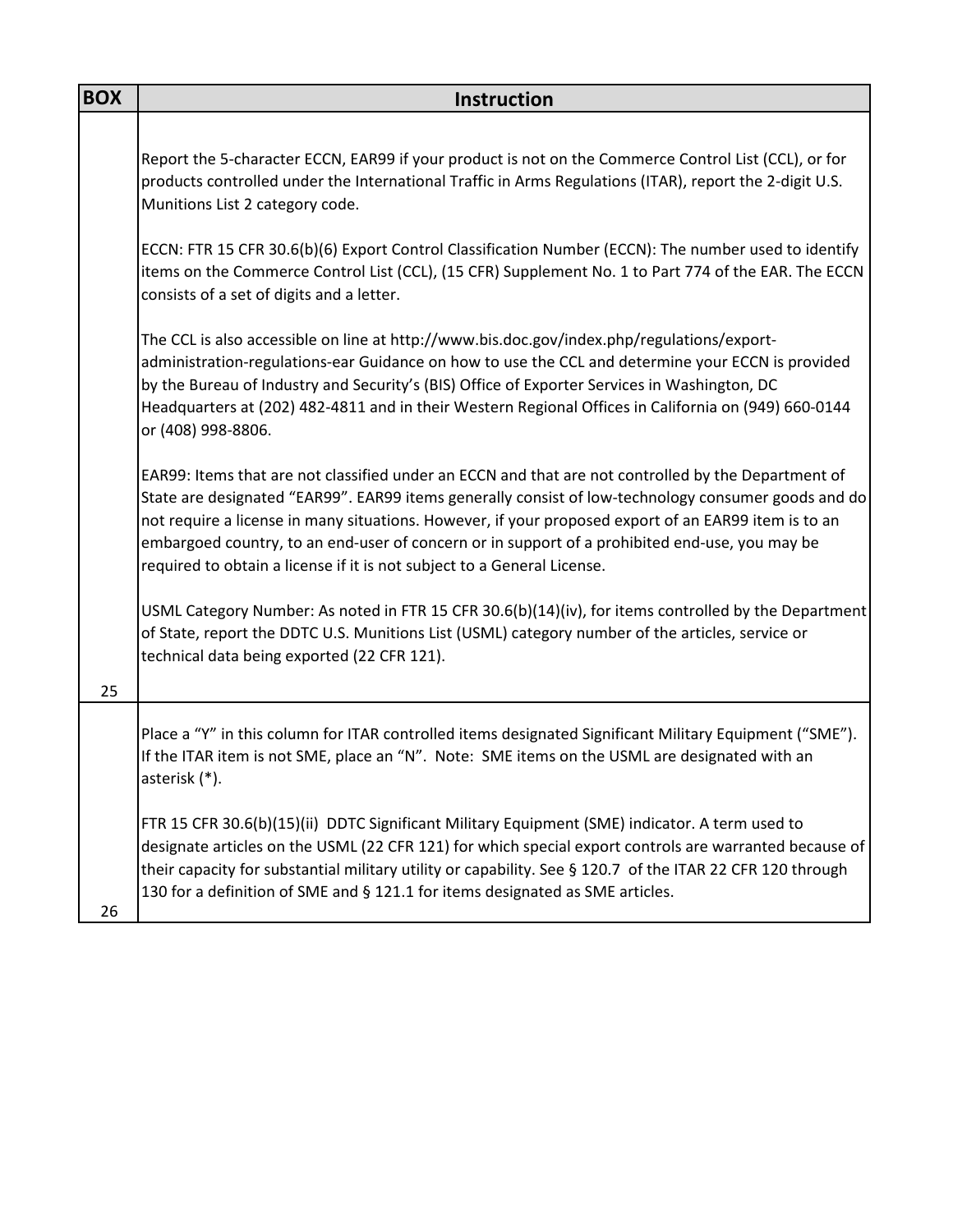| <b>BOX</b> | Instruction                                                                                                                                                                                                                                                                                                                                                                                                                                                                                                                                                                                                                                                                     |
|------------|---------------------------------------------------------------------------------------------------------------------------------------------------------------------------------------------------------------------------------------------------------------------------------------------------------------------------------------------------------------------------------------------------------------------------------------------------------------------------------------------------------------------------------------------------------------------------------------------------------------------------------------------------------------------------------|
|            | EAR 15 CFR 758.1(g). For each item on the AES record, you must show the license authority (License<br>number, License Exception, or No License Required (NLR).                                                                                                                                                                                                                                                                                                                                                                                                                                                                                                                  |
|            | FTR 15 CFR 30.6(b)(5): Export license number/CFR citation/KPC number. License number, permit<br>number, citation, or authorization number assigned by the Department of Commerce, BIS; Department<br>of State, DDTC; Department of the Treasury, OFAC; Department of Justice, DEA; Nuclear Regulatory<br>Commission; or any other federal government agency.                                                                                                                                                                                                                                                                                                                    |
| 27         | Note re: ACM#: 22 CFR 126.16 & 126.17 - Enter an Approved Community Member Number (ACM#) if<br>your ITAR license exemption is pursuant to the Defense Trade Cooperation Treaties between the U.S.<br>and the United Kingdom or Australia. The ACM# format for the United Kingdom must begin with UK<br>followed by 9 numbers. The ACM# format for Australia must begin with DTT followed by 8 numbers.                                                                                                                                                                                                                                                                          |
|            | FTR 15 CFR 30.6(a)(17): In general, the value to be reported in the EEI shall be the value of the goods at<br>the U.S. port of export in U.S. dollars. The value shall be the selling price (or the cost, if the goods are<br>not sold), plus inland or domestic freight, insurance, and other charges to the U.S. seaport, airport, or<br>land border port of export. Cost of goods is the sum of expenses incurred in the USPPI's acquisition or<br>production of the goods. Report the value to the nearest dollar, omit cents. Fractions of a dollar less<br>than 50 cents should be ignored, and fractions of 50 cents or more should be rounded up to the next<br>dollar. |
| 28         | (i) Selling price. The selling price for goods exported pursuant to sale, and the value to be reported in<br>the EEI, is the USPPI's price to the FPPI (the foreign buyer). Deduct from the selling price any<br>unconditional discounts, but do not deduct discounts that are conditional upon a particular act or<br>performance on the part of the foreign buyer. For goods shipped on consignment without a sale<br>actually having been made at the time of export, the selling price to be reported in the EEI is the market<br>value at the time of export at the U.S. port.                                                                                             |
| 29         | Required for all licensed transactions.<br>Enter the license value for each item being shipped under the license here. FTR 15 CFR 30.6(b)(15): For<br>shipments requiring an export license, report the value designated on the export license that<br>corresponds to the commodity [for the line item / quantity] being exported.                                                                                                                                                                                                                                                                                                                                              |
|            | For Department of State, DDTC licensed transactions: Enter your Directorate of Defense Trade Controls<br>(DDTC) Registration Number (also referred to as the Registration Code.) FTR 15 CFR 30.6(b)(16)(i): The<br>DDTC Registration Number assigned by the DDTC to persons who are required to register per part 122<br>of the ITAR (22 CFR parts 120 through 130), and have an authorization (license or exemption) from<br>DDTC to export the article.                                                                                                                                                                                                                       |
| 30         | Before applying for ITAR licenses or using an ITAR license exemption, exporters must first register with<br>DDTC.) DDTC Registration Numbers must always be shown in exactly six characters. Examples of<br>acceptable registration number formats: M-1234 or M12345.                                                                                                                                                                                                                                                                                                                                                                                                           |